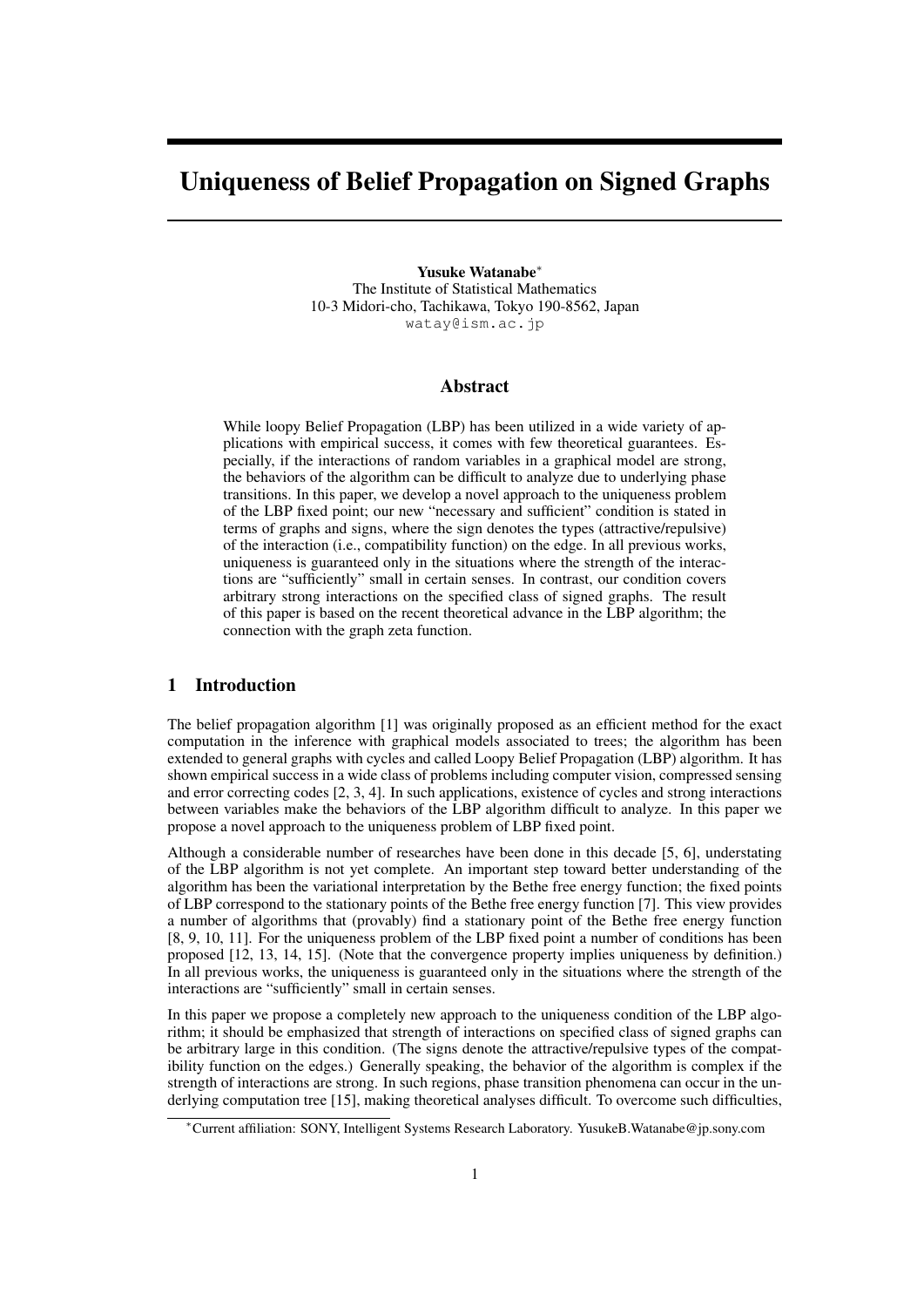we utilize the connection between the Bethe free energy and the graph zeta function established in [16]; the determinant of the Hessian of the Bethe free energy equals the reciprocal of the graph zeta function up to a positive factor. Combined with the index formula [16], the uniqueness problem is reduced to a positivity property of the graph zeta function.

This paper is organized as follows. In section 2 we introduce the background of LBP. In section 3 we explain the condition for the uniqueness, which is the main result of this paper. In section 4 the proof of the main result is given by a graph theoretic approach. In section 5 we remark foregoing researches based on the new technique.

## 2 Loopy Belief Propagation, Bethe free energy and graph zeta function

In this section, we provide basic facts on LBP; the connection with the Bethe free energy and graph zeta function. Throughout this paper,  $G = (V, E)$  is a connected undirected graph with  $\overline{V}$ , the vertices, and *E*, the undirected edges. We consider the binary pairwise model, which is given by the following factorization form with respect to *G*:

$$
p(\boldsymbol{x}) = \frac{1}{Z} \prod_{ij \in E} \psi_{ij}(x_i, x_j) \prod_{i \in V} \psi_i(x_i), \tag{1}
$$

where  $x = (x_i)_{i \in V}$  is a list of binary (*i.e.*,  $x_i \in \{\pm 1\}$ ) variables, *Z* is the normalization constant and  $\psi_{ij}, \psi_i$  are positive functions called *compatibility functions*. Without loss of generality we assume that  $\psi_{ij}(x_i, x_j) = \exp(J_{ij} x_i x_j)$  and  $\psi_i(x_i) = \exp(h_i x_i)$ . We refer  $J_{ij}$  as interaction and its absolute value as "strength".

In various applications, we would like to compute marginal distributions

$$
p_i(x_i) := \sum_{\mathbf{x} \setminus \{x_i\}} p(\mathbf{x}) \quad \text{and} \quad p_{ij}(x_i, x_j) := \sum_{\mathbf{x} \setminus \{x_i x_j\}} p(\mathbf{x}) \quad (2)
$$

though exact computations are often intractable due to the combinatorial complexities. If the graph is a tree, however, they are efficiently computed by the belief propagation algorithm [1]. Even if the graph has cycles, the direct application of the algorithm (Loopy Belief Propagation; LBP) often gives good approximation [6].

LBP is a message passing algorithm. For each directed edge, a message vector  $\mu_{i\to j}(x_j)$  is assigned and initialized arbitrarily. The update rule of messages is given by

$$
\mu_{i \to j}^{new}(x_j) \propto \sum_{x_i} \psi_{ji}(x_j, x_i) \psi_i(x_i) \prod_{k \in N_i \setminus j} \mu_{k \to i}(x_i), \tag{3}
$$

where  $N_i$  is the neighborhood of  $i \in V$ . The order of edges in the update is arbitrary; the set of fixed point does not depend on the order. If the messages converge to some fixed point  $\{\mu_{i\to j}^{\infty}(x_j)\},$ the approximations of  $p_i(x_i)$  and  $p_{ij}(x_i, x_j)$  are calculated as

$$
b_i(x_i) \propto \psi_i(x_i) \prod_{k \in N_i} \mu_{k \to i}^{\infty}(x_i), \tag{4}
$$

$$
b_{ij}(x_i, x_j) \propto \psi_{ij}(x_i, x_j) \psi_i(x_i) \psi_j(x_j) \prod_{k \in N_i \setminus j} \mu_{k \to i}^{\infty}(x_i) \prod_{k \in N_j \setminus i} \mu_{k \to j}^{\infty}(x_j), \tag{5}
$$

with normalization  $\sum_{x_i} b_i(x_i) = 1$  and  $\sum_{x_i, x_j} b_{ij}(x_i, x_j) = 1$ . From (3) and (5), the constraints  $b_{ij}(x_i, x_j) > 0$ , and  $\sum_{x_j} b_{ij}(x_i, x_j) = b_i(x_i)$  are automatically satisfied.

## 2.1 The Bethe free energy

The LBP algorithm is interpreted as a variational problem of the Bethe free energy function [7]. In this formulation, the domain of the function is given by

$$
L(G) = \left\{ \{q_i, q_{ij}\}; q_{ij}(x_i, x_j) > 0, \sum_{x_i, x_j} q_{ij}(x_i, x_j) = 1, \sum_{x_j} q_{ij}(x_i, x_j) = q_i(x_i) \right\}
$$
(6)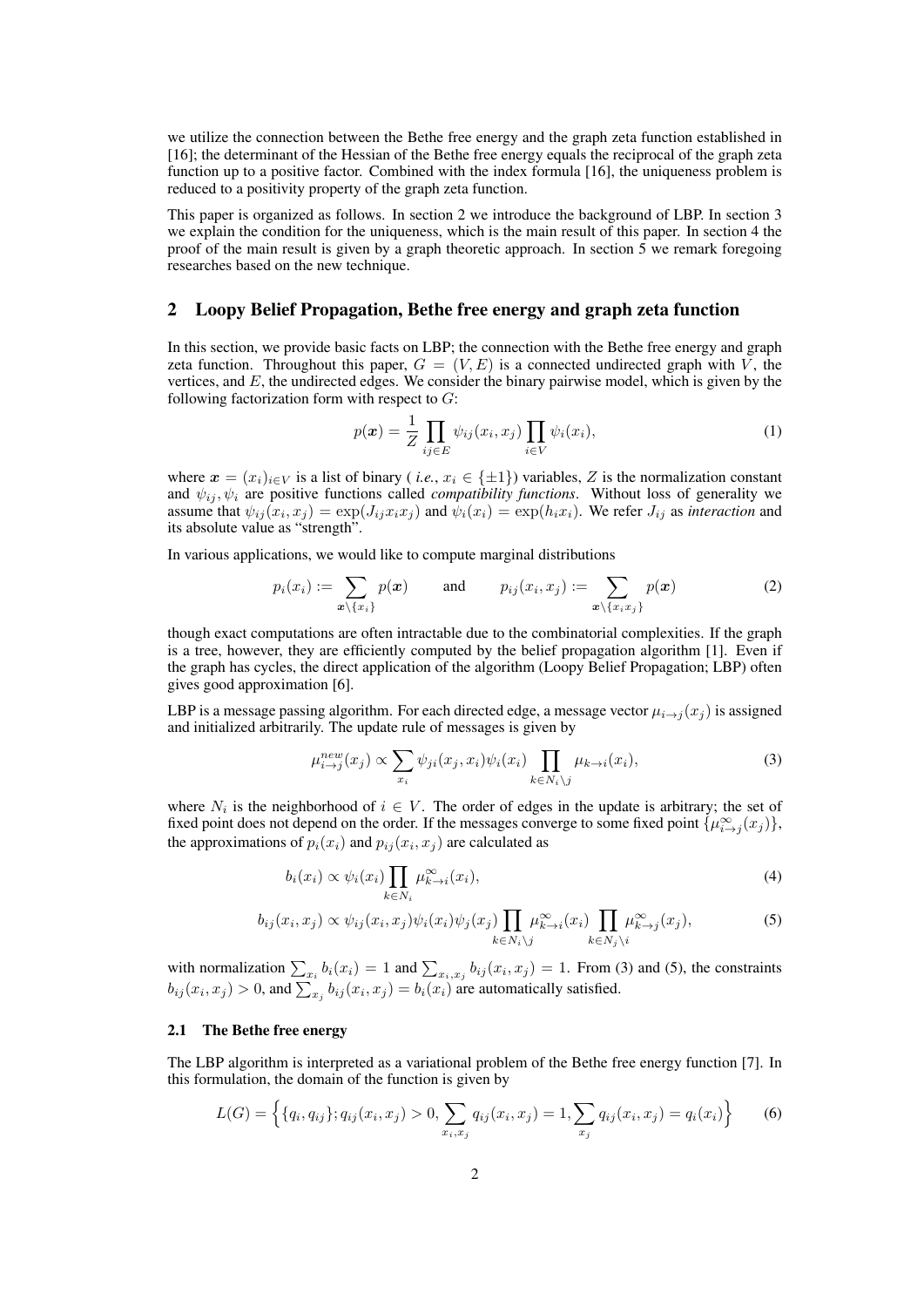and element of this set is called pseudomarginals, i.e., a set of locally consistent probability distributions. The closure of this set is called *local marginal polytope* [6]. The objective function called *Bethe free energy* is defined on  $L(G)$  by:

$$
F(q) := -\sum_{ij \in E} \sum_{x_i x_j} q_{ij}(x_i, x_j) \log \psi_{ij}(x_i, x_j) - \sum_{i \in V} \sum_{x_i} q_i(x_i) \log \psi_i(x_i) + \sum_{ij \in E} \sum_{x_i x_j} q_{ij}(x_i, x_j) \log q_{ij}(x_i, x_j) + \sum_{i \in V} (1 - d_i) \sum_{x_i} q_i(x_i) \log q_i(x_i),
$$
 (7)

where  $d_i = |N_i|$ . The outcome of this variational problem is the same as that of LBP. More precisely, there is a one-to-one correspondence between the set of stationary points of the Bethe free energy and the set of fixed points of LBP. The correspondence is given by (4, 5).

#### 2.2 Zeta function and Ihara's formula

In this section, we explain the connection of LBP to the graph zeta function. We use the following terms for graphs [17, 16]. Let  $\vec{E}$  be the set of directed edges obtained by duplicating undirected edges. For each directed edge  $e \in \vec{E}$ ,  $o(e) \in V$  is the *origin* of *e* and  $t(e) \in V$  is the *terminus* of *e*. For  $e \in \vec{E}$ , the *inverse edge* is denoted by  $\overline{e}$ , and the corresponding undirected edge by  $[e] = [\bar{e}] \in E$ . A *closed geodesic* in *G* is a sequence  $(e_1, \ldots, e_k)$  of directed edges such that  $t(e_i) = o(e_{i+1}), e_i \neq \overline{e}_{i+1}$  for  $i \in \mathbb{Z}/k\mathbb{Z}$ . For a closed geodesic *c*, we may form the *m-multiple*,  $c^m$ , by repeating it *m*-times. A closed geodesic *c* is *prime* if there are no closed geodesic  $\hat{d}$  and natural number  $m(\geq 2)$  such that  $c = \hat{d}^m$ . For example, a closed geodesic  $c = (e_1, e_2, e_3, e_1, e_2, e_3)$  is not prime and  $c = (e_1, e_2, e_3, e_4, e_1, e_2, e_3)$  is prime. Two closed geodesics are said to be *equivalent* if one is obtained by cyclic permutation of the other. For example, closed geodesics  $(e_1, e_2, e_3)$ ,  $(e_2, e_3, e_1)$  and  $(e_3, e_1, e_2)$  are equivalent. An equivalence class of prime closed geodesics is called a *prime cycle*. Let *P* be the set of prime cycles of *G*. For given (complex or real) weights  $u = (u_e)_{e \in \vec{E}}$ , the *Ihara's graph zeta function* [18, 19] is given by

$$
\begin{aligned} \zeta_G(\boldsymbol{u}) &:= \prod_{\mathfrak{p} \in P} (1 - g(\mathfrak{p}))^{-1} \quad g(\mathfrak{p}) := u_{e_1} \cdots u_{e_k} \quad \text{ for } \mathfrak{p} = (e_1, \ldots, e_k), \\ &= \det(I - \mathcal{U}\mathcal{M})^{-1}, \end{aligned}
$$

where the second equality is the determinant representation [19] with matrices indexed by the directed edges. The definitions of *M* and *U* are

$$
\mathcal{M}_{e,e'} := \begin{cases} 1 & \text{if } e \neq \overline{e'} \text{ and } o(e) = t(e'), \\ 0 & \text{otherwise.} \end{cases}
$$
 (8)

and  $\mathcal{U}_{e,e'} := u_e \delta_{e,e'}$ , respectively.

The following theorem gives the connection between the Bethe free energy and the zeta function. More precisely, the theorem asserts that the determinant of the Hessian of the Bethe free energy function is the reciprocal of the zeta function up to a positive factor.

**Theorem 1** ([16, 20]). *The following equality holds at any point of*  $L(G)$ *:* 

$$
\zeta_G(\mathbf{u})^{-1} = \det(\nabla^2 F) \prod_{ij \in E} \prod_{x_i, x_j = \pm 1} q_{ij}(x_i, x_j) \prod_{i \in V} \prod_{x_i = \pm 1} q_i(x_i)^{1 - d_i} 2^{2|V| + 4|E|}
$$
(9)

where the derivatives are taken over a affine coordinate of  $L(G)$ :  $m_i = \mathrm{E}_{q_i}[x_i], \chi_{ij} = \mathrm{E}_{q_{ij}}[x_ix_j],$ *and*

$$
u_{i \to j} = \frac{\chi_{ij} - m_i m_j}{\{(1 - m_i^2)(1 - m_j^2)\}^{1/2}} = \frac{\text{Cov}_{q_{ij}}[x_i, x_j]}{\{\text{Var}_{q_i}[x_i] \text{Var}_{q_j}[x_j]\}^{1/2}} =: \beta_{ij}
$$
(10)

Note that, from (7), the Hessian  $\nabla^2 F$  does not depend on  $J_{ij}$  and  $h_i$ . Since the weight (10) in Theorem 1 is symmetric with respect to the inversion of edges, the zeta function can be reduced to undirected edge weights. To avoid confusion, we introduce a notation: the zeta function of undirected edge weights  $\beta = (\beta_{ij})_{ij \in E}$  is denoted by  $Z_G(\beta)$ . Note also that, since  $\beta_{ij}$  is the correlation coefficient of  $q_{ij}$ , we have  $|\beta_{ij}| < 1$ . The equality does not occur by the positivity assumption of probabilities.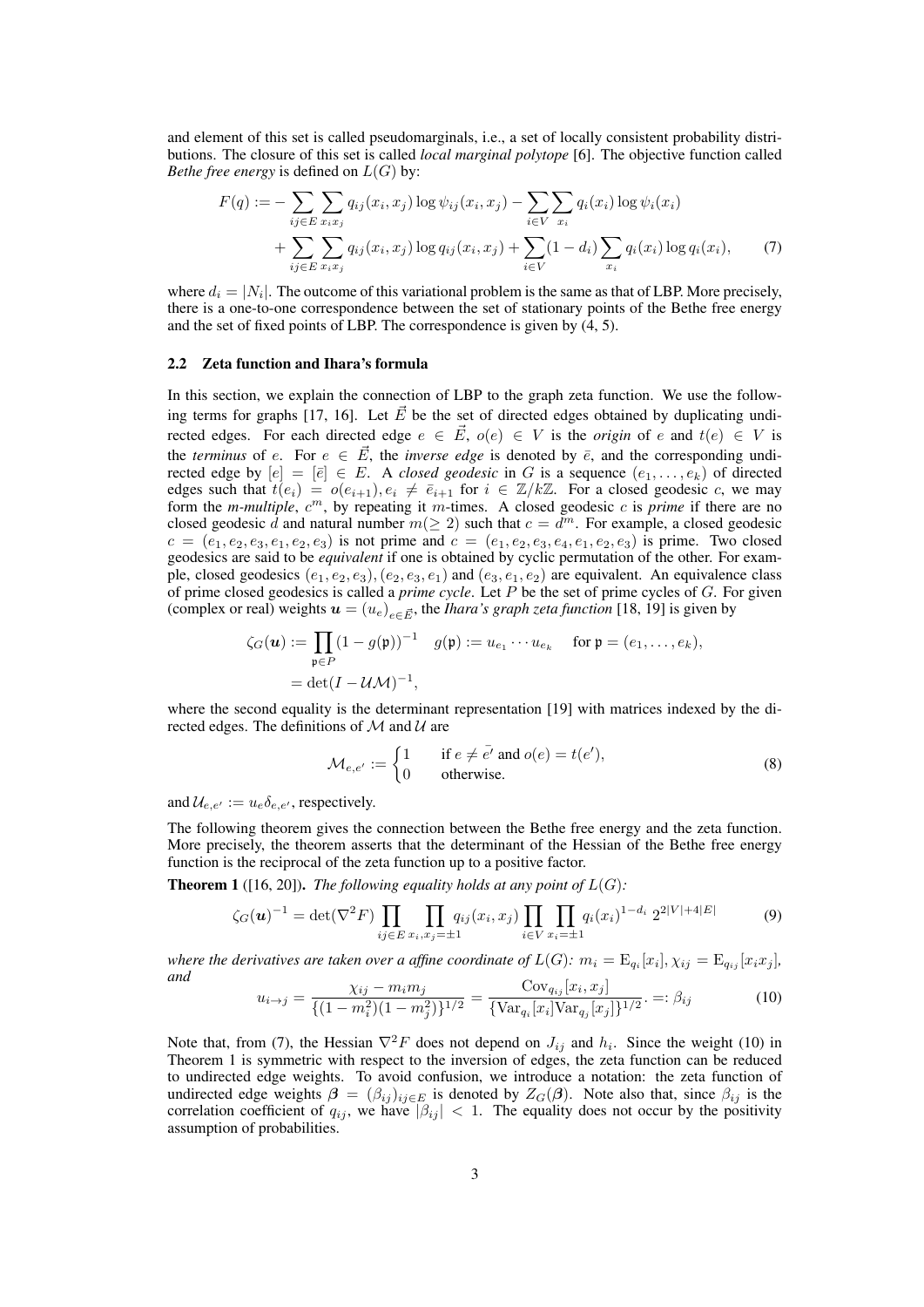



Figure 1: w1-reduction Figure 2: Example of the complete wreduction.

## 3 Signed graphs with unique solution

In this section, we state the main result of this paper, Theorem 3. The result shows a new type of approach towards uniqueness conditions. The proof of the theorem is given in the next section.

#### 3.1 Existing conditions on uniqueness

There have been many works on the uniqueness and/or convergence of the LBP algorithm for discrete graphical models [12, 13, 14, 15] and Gaussian graphical models [21]. As we are discussing binary pairwise graphical models, we review some of the conditions for the model. The following condition is given by Mooij and Kappen:

**Theorem 2.** *[[13]] Let*  $\rho(X)$  *denote the spectral radius (i.e., the maximum of the absolute value of the eigenvalues) of a matrix X. If*  $\rho(\mathcal{JM}) < 1$ , then the LBP converges to the unique fixed point, *where J is a diagonal matrix defined by*  $J_{e,e'} = \tanh(|J_e|)\delta_{e,e'}$ .

This theorem gives the uniqueness property by bounding the strengths of the interactions, i.e.,  $\{|J_{ij}|\}_{i,j\in E}$ . Therefore, the condition does not depend on the signs of the interactions. The situations are the same in other existing conditions [12, 13, 14, 15]. For example, Heskes's condition [12] is

$$
\sum_{j \in N_i} |J_{ij}| < 1. \tag{11}
$$

These conditions are unsatisfactory in a sense that they do not use the information of the signs, *{*sgn *Jij}ij∈<sup>E</sup>*. In fact, the behaviors of LBP algorithm can be dramatically different if the signs of the compatibility functions are changed. Note that each edge compatibility function  $\psi_{ij}$  tend to force the variables  $x_i, x_j$  equal if  $J_{ij} > 0$  and not equal if  $J_{ij} < 0$ ; the first case is called *attractive* interaction and the latter*repulsive*. In contrast to the above uniqueness conditions, we pursue another approach: we use the information of signs,  $\{sgn J_{ij}\}_{ij\in E}$ , rather than the strengths. In this paper, we characterize the signed graphs that guarantee the uniqueness of the solution; this result is stated in Theorem 3.

#### 3.2 Statement of main theorem of this section

We introduce basic terms to state the main theorem. A *signed graph*, (*G, s*), is a graph equipped with a sign map, *s*, from the edges to  $\{\pm 1\}$ . A compatibility function defines the sign function, *s*, by  $s(ij) = \text{sgn } J_{ij}$ . The sign function of all plus (resp. minus) sign is denoted by  $s_{+}$  (resp.  $s_{-}$ ). The deletion and subgraph of a signed graph is defined naturally restricting the sign function.

**Definition 1.** A *w-reduction* of a signed graph  $(G, s)$  is a signed graph that is obtained by one of the following operations:

- (w1) Erasure of a vertex of degree two. (Let *j* be a vertex of degree two and *ij, jk*  $(i \neq k)$  be the connecting edges. Delete them and make a new edge *ik* with the sign  $s(ij)s(jk)$ . See Figure 1.)
- (w2) Deletion of a loop with minus sign. (An edge *ij* is called a *loop* if  $i = j$ .)
- (w3) Contraction of a bridge. (An edge is a *bridge* if the deletion of the edge makes the number of the connected component increase. The sign on the bridge can be either +1 or *−*1.)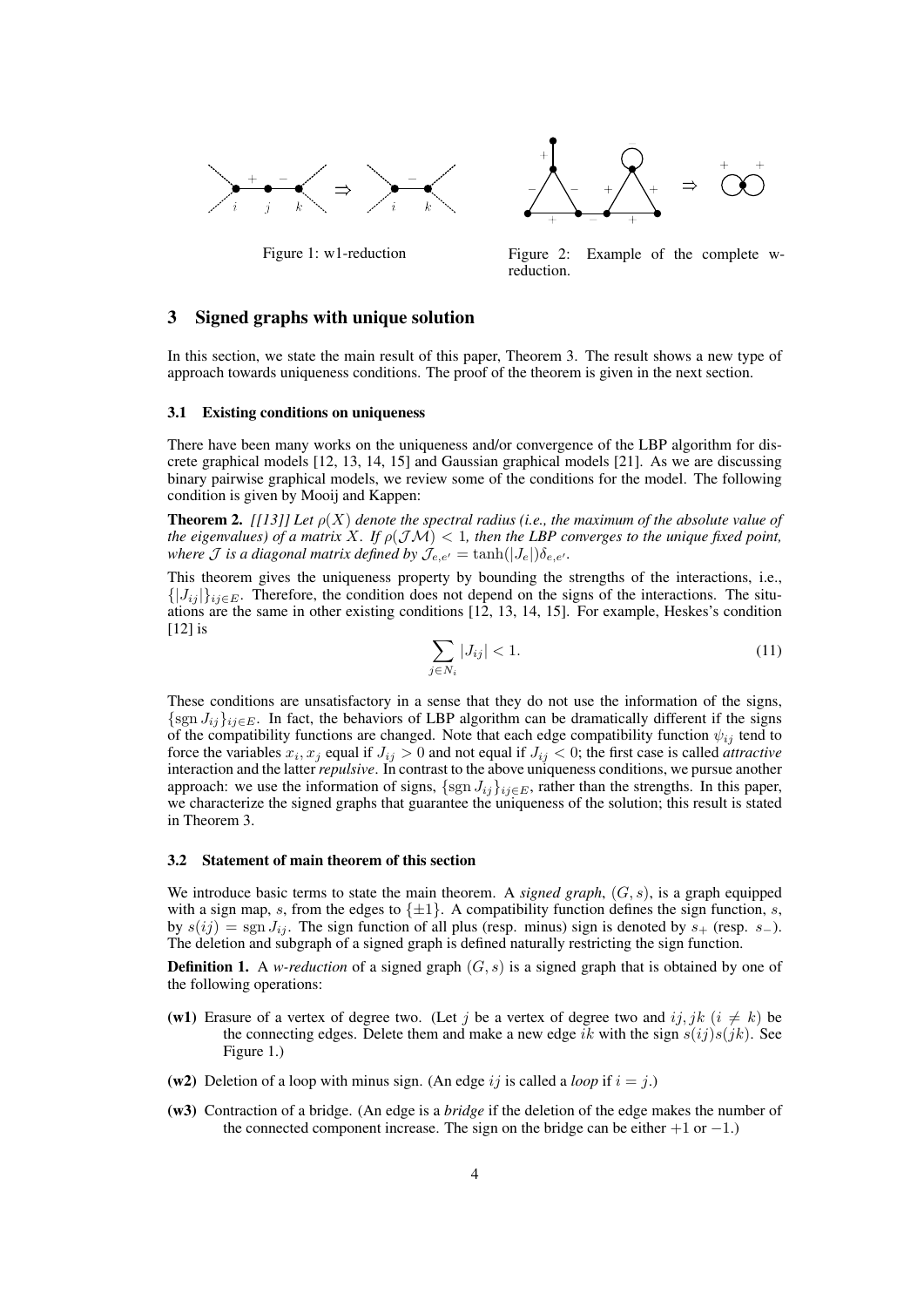

Figure 3:  $B_3$  Figure 4:  $P_3$  Figure 5:  $D_4$ . Figure 6: Example 4 in Subsection 3.3.

Note that all the operations decrease the number of edges by one. A signed graph is *w-reduced* if no w-reduction is applicable. Any signed graph is reduced to the unique w-reduced signed graph called the *complete w-reduction*. Example of a complete w-reduction is given in Figure 2. From the viewpoint of the computational complexity, finding the complete w-reduction is easy. (See the supplementary material for further discussions.)

Here are important (signed) graphs. See Figures 3, 4 and 5. A bouquet graph, *Bn*, is a graph with the single node with *n* loops.  $P_n$  is a graph with two vertices and *n* parallel edges.  $K_n$  is the complete graph of *n* vertices. *C<sup>n</sup>* is cycle of length *n*. *D<sup>n</sup>* is a signed graph obtained by duplicating each edge of *C<sup>n</sup>* with plus and minus signs.

**Definition 2.** Two signed graphs  $(G, s)$  and  $(G, s')$  are said to be *gauge equivalent* if there exists a  $\phi$   $g: V \longrightarrow {\pm 1}$  such that  $s'(ij) = s(ij)g(i)g(j)$ . The map g is called *gauge transformation*. Theorem 3. *For a signed graph* (*G, s*) *the following conditions are equivalent.*

- *1. LBP algorithm on G has the unique fixed point for any compatibility functions with sign s.*
- *2. The complete w-reduction of*  $(G, s)$  *is one of the followings:* (i)  $B_0$  (ii)  $(B_1, +)$  (iii) (*P*3*,* +*, −, −*) *and* (*P*3*,* +*,* +*, −*)*.* (iv) (*K*4*, s−*) *and its gauge equivalent signed graphs.* (v)  $D_n$  *and its w-reduced subgraphs (n*  $\geq$  *2).*

The proof of this theorem is given in the next section.

#### 3.3 Examples and experiments

In this subsection we present concrete examples of signed graphs which do or do not satisfy the condition of Theorem 3.

(Ex.1) Trees and graphs with a single cycle: In these cases it is well known that LBP has the unique fixed point irrespective of the compatibility functions [1, 22]. This fact is easily derived by Theorem 3 since the complete w-reduction of them are  $B_0$  or  $(B_1, +)$ . (Ex.2) Complete graph  $K_n$ :  $(K_n, s)$ is w-reduced as we can not apply w-reduction. For  $n = 4$ , the condition of sign is given in 2.(iv). If  $n \geq 5$  it does not satisfy the condition for any sign. (Ex.3) 2  $\times$  2 grid graph: This graph does not satisfy the condition for any sign because its complete w-reduction is different from the signed graphs in the item 2 of Theorem 3. (Ex.4) Consider a signed graph in Figure 6. Notice that the products of signs along the five cycles are all minus. Applying (w2) and (w3), we see that the complete w-reduction is  $B_0$ . Therefore the signed graph satisfies the condition.

We experimentally check convergence behaviors of the LBP algorithm on  $D_4$ , which satisfies the condition of Theorem 3. Since the LBP fixed point is unique, it is the absolute minimum of the Bethe free energy function. We set the compatibility functions  $J_{ij} = \pm J$ ,  $h_i = h$  and initialized messages randomly. We judged convergence if average message update is less than 10*<sup>−</sup>*<sup>3</sup> after 50 iterations. The result is shown in Figure 7. LBP is not convergent in the right white region and convergent in the rest of gray region. Convergence is theoretically guaranteed for  $tanh(|J|) < 1/3$  $(|J| \leq 0.347)$  by Theorem 2. In the non-convergent region LBP appears to be unstable around the fixed point.

## 4 Proofs: conditions in terms of graph zeta function

The aim of this subsection is to prove Theorem 3. For the proof, Lemma 2, which is purely a result of the graph zeta function, is utilized.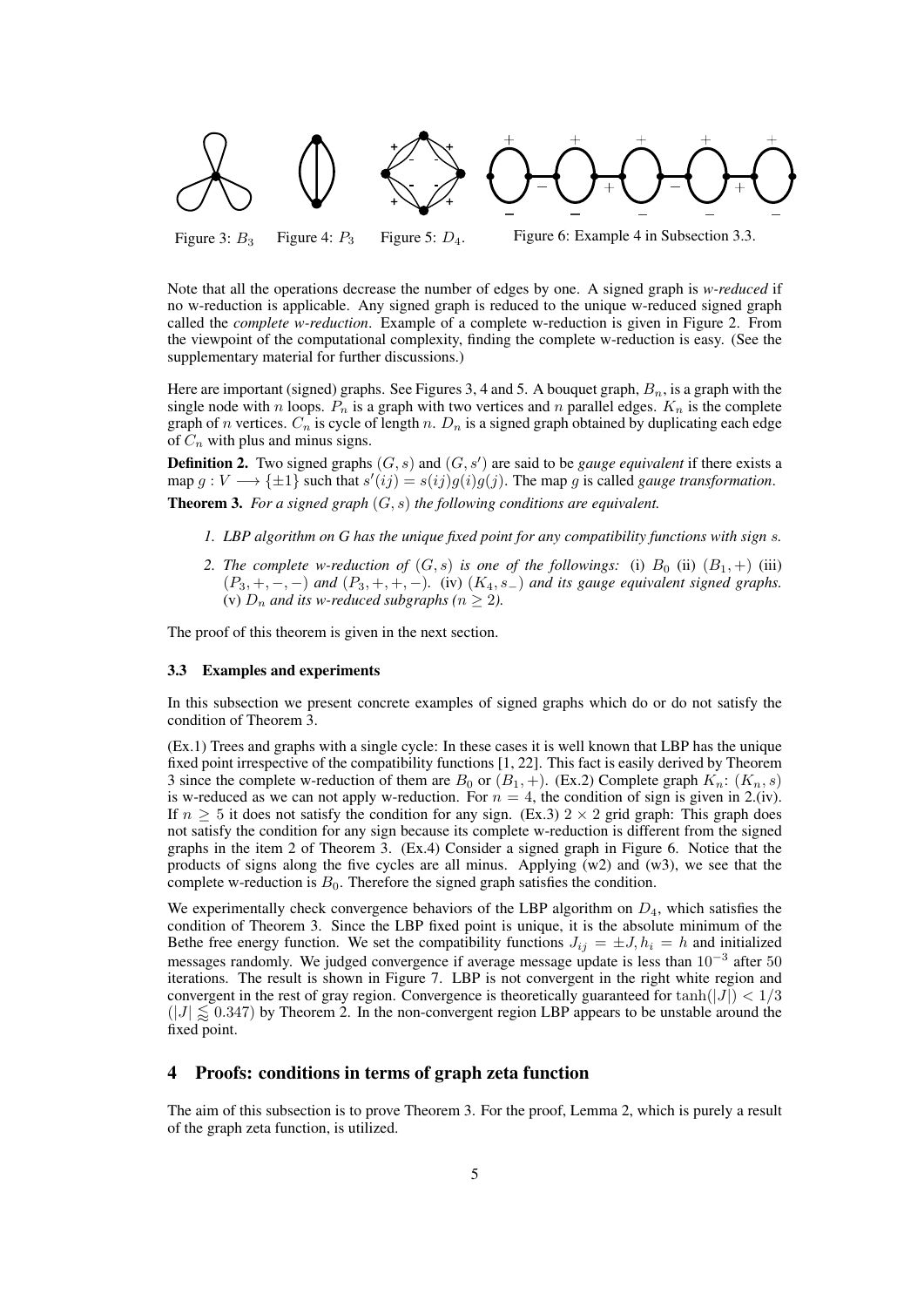

Figure 7: Convergence region of LBP.

#### 4.1 Graph theoretic results

We denote by *G* −  $\epsilon$  the deletion of an undirected edge  $\epsilon$  from a graph *G* and by  $G/\epsilon$  the contraction. A *minor* of a graph is obtained by the repeated applications of the deletion, contraction and removal of isolated vertices. The Deletion and contraction operations have natural meaning in the context of the graph zeta function as follows:

## Lemma 1.

- 1. Let ij be an edge, then  $\zeta_{G-ij}^{-1}(u) = \zeta_G^{-1}(\tilde{u})$ , where  $\tilde{u}_e$  is equal to  $u_e$  if  $[e] \neq ij$  and 0 *otherwise.*
- 2. Let ij be a non-loop edge, then  $\zeta_{G/ij}^{-1}(\bm{u})=\zeta_{G}^{-1}(\tilde{\bm{u}})$ , where  $\tilde{u}_e$  is equal to  $u_e$  if  $[e]\neq ij$ *and* 1 *otherwise.*

*Proof.* From the prime cycle representation of zeta functions, both of the assertions are trivial.  $\Box$ 

Next, to prove Theorem 3, we formally define the notion of deletions, contractions and minors on signed graphs [23]. For a signed graph the *signed-deletion* of an edge is just the deletion of the edge along with the sign on it. The *signed-contraction* of a non-loop edge  $ij \in E$  is defined up to gauge equivalence as follows. For any non-loop edge *ij*, there is a gauge equivalent signed graph that has the sign  $+$  on  $i j$ . The signed-contraction is obtained by contracting the edge. The resulting signed graph is determined up to gauge equivalence. A *signed minor* of a signed graph is obtained by repeated applications of the signed-deletion, signed-contraction, and removal of isolated vertices.

Lemma 2. *For a signed graph,* (*G, s*)*, the following conditions are equivalent.*

- 1.  $(G, s)$  is U-type. That is, if  $\beta_{ij} \in I_{s(ij)}$  for all  $ij \in E$  then  $Z_G^{-1}(\beta) > 0$ , where  $\beta =$  $(\beta_{ij})_{ij \in E}, I_+ = [0, 1)$  and  $I_- = (-1, 0].$
- *2.*  $(G, s)$  is weakly U-type. That is, if  $\beta_{ij} \in I_{s(ij)}$  for all  $ij \in E$  then  $Z_G^{-1}(\boldsymbol{\beta}) \geq 0$
- *3.* (*B*2*, s*+) *is not contained as a signed minor.*
- *4. The complete w-reduction of*  $(G, s)$  *is one of the followings:* (i)  $B_0$  (ii)  $(B_1, s_+)$  (iii) (*P*3*,* +*, −, −*) *and* (*P*3*,* +*,* +*, −*)*.* (iv) (*K*4*, s−*) *and its gauge equivalent signed graphs.* (v)  $D_n$  *and its w-reduced subgraphs (* $n \geq 2$ *).*

The uniqueness condition in Theorem 3 is equivalent to all the conditions in this lemma. Here, we remark properties of this condition (the proof is straightforward from definition and Lemma 2):

- (1) (*G, s*) is U-type iff its gauge equivalents are U-type.
- (2) If (*G, s*) is U-type then its signed minors are U-type.

We prove the equivalence cyclic manner. Here we give a sketch of the proof (Detail is given in the supplementary material.)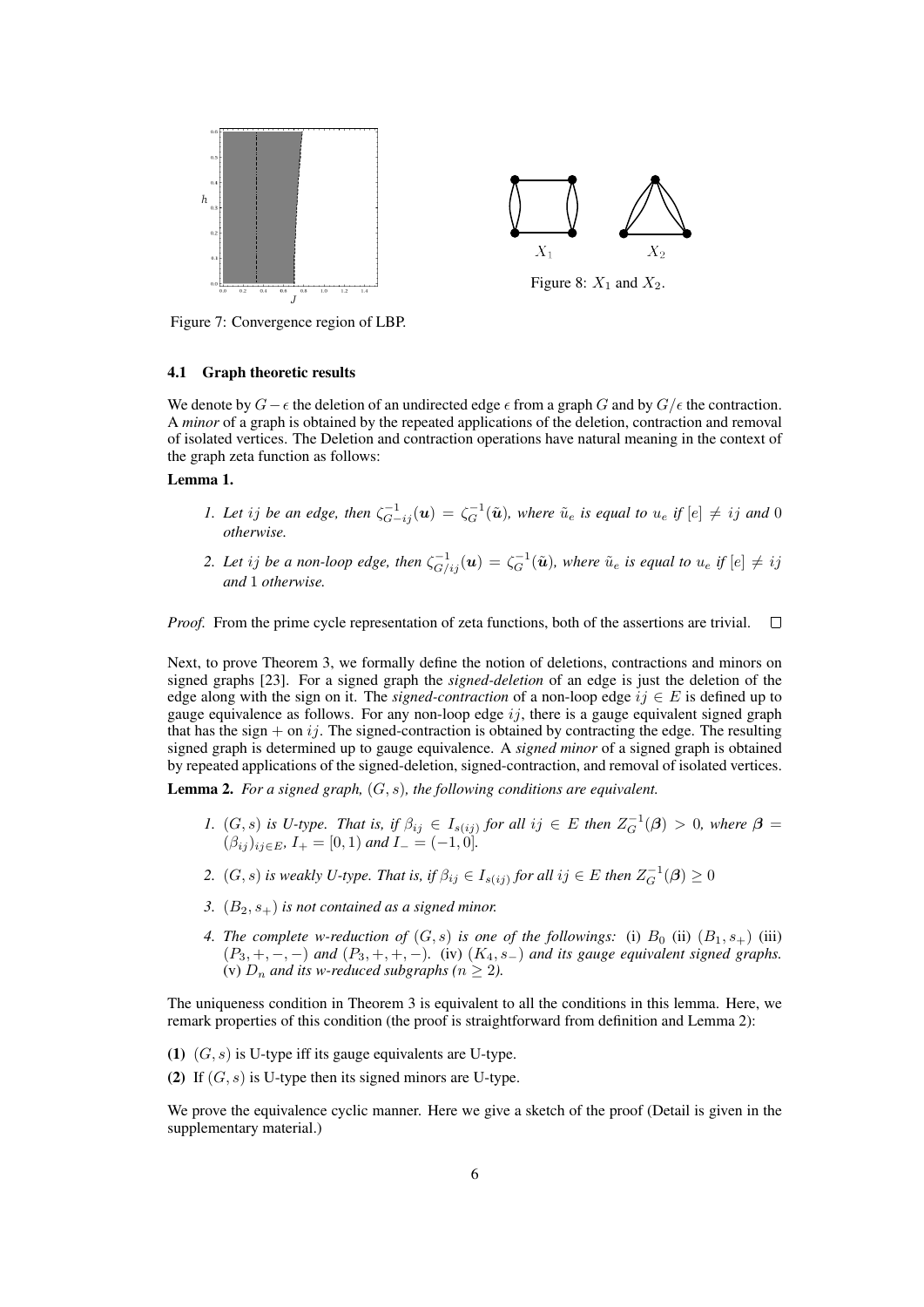*Proof of*  $1 \Rightarrow 2$ *.* Trivial.

*Proof of*  $2 \Rightarrow 3$ . If  $(G, s)$  is weakly U-type, then its signed minors are weakly U-type; this is obvious from Lemma 1. However, direct computation of the zeta of  $(B_2, s_+)$  shows that this signed graph is not weakly U-type. In fact, the directed edge matrix with weight of  $B_2$  is

$$
\mathcal{BM} = \left[\begin{array}{cccc} \beta_{\epsilon_1} & \beta_{\epsilon_1} & 0 & \beta_{\epsilon_1} \\ \beta_{\epsilon_2} & \beta_{\epsilon_2} & \beta_{\epsilon_2} & 0 \\ 0 & \beta_{\epsilon_1} & \beta_{\epsilon_1} & \beta_{\epsilon_1} \\ \beta_{\epsilon_2} & 0 & \beta_{\epsilon_2} & \beta_{\epsilon_2} \end{array}\right]
$$

and  $\det(I - \mathcal{B}\mathcal{M}) = (1 - \beta_{\epsilon_1})(1 - \beta_{\epsilon_2})(1 - \beta_{\epsilon_1} - \beta_{\epsilon_2} - 3\beta_{\epsilon_1}\beta_{\epsilon_2})$ . This value can be negative in the region  $0 \leq \beta_{\epsilon_1}, \beta_{\epsilon_2} < 1$ .

*Proof of* 3  $\Rightarrow$  4*.* Note that if  $(G, s)$  does not contain  $(B_2, s_+)$  as a signed minor then any wreductions of  $(G, s)$  also do not contain  $(B_2, s_+)$  as a signed minor; we can check this property for each type of w-reductions, (w,1,2,3).

Therefore, it is sufficient to show that if a w-reduced signed graph  $(G, s)$  does not contain  $(B_2, +, +)$ as a signed minor then it is one of the five types. Notice that *G* has no vertex of degree less than three. First, if the nullity of  $G$  is less than three, it is not hard to see that the signed graph is type (i), (ii) or (iii). Secondly, we consider the case that the graph *G* has nullity three. Note that all w-reduced signed graphs of nullity two have the signed minor  $(B_1, +)$ . Therefore, we can assume that *G* does not have (plus) loop. Since  $(G, s)$  is w-reduced, *G* must be one of the following graphs:  $K_4$ ,  $P_4$ ,  $X_1$  and  $X_2$ , where  $X_1$  and  $X_2$  are defined in Figure 8. It is easy to check that possible way of assigning signs on these graphs are one of the types, (iii-v). Finally, we consider the case of the nullity, *n*, is more than three. In this case, we can show that  $(G, s)$  must be  $D_n$  or its subgraph. (Details are found in the supplementary material.)  $\Box$ 

*Proof of*  $4 \Rightarrow 1$ . First we claim the following statement: if

$$
\zeta_G^{-1}(\boldsymbol{u}) \ge 0 \quad \forall \boldsymbol{u} = (u_e) \in \prod_{e \in \vec{E}} \{0, s([e])\},\tag{12}
$$

then  $(G, s)$  is U-type. This claim can be proved using the property that  $\zeta_G^{-1}(u) = \det(I - \mathcal{U} \mathcal{M})$ is linear for each variable,  $u_e$ . (That is, if we fix *u* except for one variable, say  $u_{e_1}$ , then  $\zeta_G^{-1}$  $C_1 + C_2 u_{e_1}$ .) Take the product of the closed intervals from 0 to  $s(e)$  ( $e \in \vec{E}$ ) and make a hypercube. If there is a non-positive point in the hypercube then there must be a non-positive point in a face; we can repeat this argument until we arrive at a vertex.

We check the condition (12) for all the four classes. Notice that if  $(G, s)$  satisfies (12) then its gauge equivalents, the deletion and signed-contraction has the same property. So far, we have proven the assertion for w-reduced graphs; we extend the proof to arbitrary signed graphs. For any signed graph, the complete w-reductions are obtained by first using reductions  $(w1,w2)$  and then reducing the bridges (w3) because (w3) always makes the degree bigger and does not make a loop. Therefore, the following two claims complete the proof.

**Claim 1.** Let  $(G', s')$  be a (w3)-reduction of a signed graph  $(G, s)$ , i.e., obtained by contraction of *a bridge*  $\epsilon$ *. If*  $(G', s')$  *has the property* (12) *then*  $(G, s)$  *also has the property.* 

*Proof of Claim 1.* Let *b* and  $\bar{b}$  be the corresponding directed edges of  $\epsilon$ . Since any prime cycles pass *b* and  $\bar{b}$  at the same number of times,

$$
\zeta_G^{-1}(\boldsymbol{u}) = \zeta_{G-\epsilon}^{-1}(\tilde{\boldsymbol{u}}) + u_b u_{\bar{b}} f(\tilde{\boldsymbol{u}}),
$$
\n(13)

where  $\tilde{u}$  is restriction of *u* on  $G - \epsilon$  and *f* is a function. Assume that  $s(\epsilon) = 1$ . (The case  $s(\epsilon) = -1$  is completely analogous.) Since  $(G', s')$  has the property (12),  $(G, s)$  has the property for  $(u_b, u_{\bar{b}}) = (1, 1)$ . For  $(u_b, u_{\bar{b}}) = (0, 0), (1, 0), (0, 1)$  cases, we can deduce form the property of *G* −  $\epsilon$ .  $\blacksquare$ 

**Claim 2.** Let  $(G', s')$  be a (w1) or (w2)-reduction of a signed graph  $(G, s)$ . If  $(G', s')$  is U-type *then*  $(G, s)$  *is U-type.*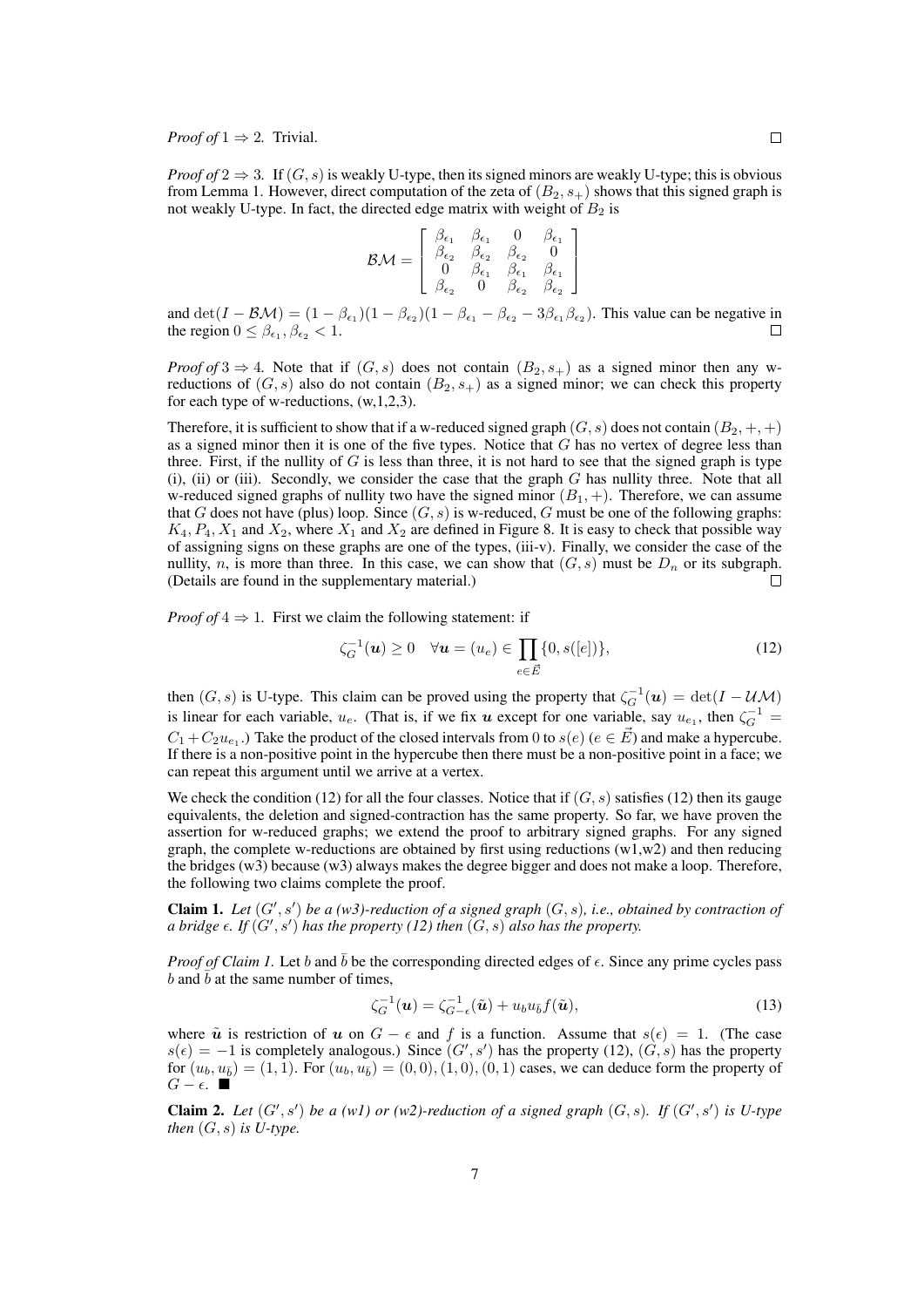*Proof of Claim 2.* The case of (w1) is trivial. We prove the case (w2). From the multivariate Ihara's formula, the positivity of  $Z^{-1}_{G'}(\beta)$  on the set  $\prod_{ij\in E}I_{s(ij)}$  implies the positive definiteness of  $I + \hat{\mathcal{D}}' - \hat{\mathcal{A}}'$  on the set. Adding a minus loop correspond to adding  $2\beta^2(1-\beta^2)^{-1} - 2\beta(1-\beta^2)$  $= -2\beta(1 + \beta)$  on the diagonal, where  $-1 < \beta \leq 0$ . Therefore the new matrix is also positive definite and  $(G, s)$  is U-type.  $\blacksquare$ 

## 4.2 Proof of Theorem 3

*Proof of 2*  $\Rightarrow$  *1*. The basic strategy is to use the following theorem.

Theorem 4 (Index sum theorem [16]). *As usual, consider the Bethe free energy function, F, defined on*  $L(G)$ . Assume that  $\det \nabla^2 F(q) \neq 0$  *for all LBP fixed points q. Then the sum of indices at the LBP fixed points are equal to one:*

$$
\sum_{q:\nabla F(q)=0} \operatorname{sgn}\left(\det \nabla^2 F(q)\right) = 1, \quad \text{where } \operatorname{sgn}(x) := \begin{cases} 1 & \text{if } x > 0, \\ -1 & \text{if } x < 0. \end{cases}
$$

*(We call each summand, which is*  $+1$  *or*  $-1$ *, the index of F at q.*)

At each LBP fixed point, the beta values for a solution can be computed using (10). Since the signs of  $\beta_{ij}$  and  $J_{ij}$  are equal [16],  $\beta = (\beta_{ij}) \in \prod_{ij \in E} I_{s(ij)}$  is satisfied. Therefore, from the assumption and Lemma 2, the index of the solution is positive. We conclude the uniqueness of the solution from the above index sum theorem.

*Proof of 1*  $\Rightarrow$  2. We show the contraposition. From Lemma 2,  $(G, s)$  is not weakly U-type; there is  $\boldsymbol{\beta}=(\beta_{ij})\in\prod_{ij\in E}I_{s(ij)}$  such that  $\zeta_G^{-1}(\boldsymbol{\beta})<0$ . Take pseudomarginals  $q=\{q_{ij}\}_{i,j\in E}\cup\{q_i\}_{i\in V}$ that has the correlation coefficients of  $q_{ij}$  equal to  $\beta_{ij}$ . (For example, set  $\chi_{ij} = \beta_{ij}, m_i = 0$ .) We can choose  $J_{ij}$  and  $h_i$  such that

$$
\prod_{ij \in E} q_{ij}(x_i, x_j) \prod_{i \in V} q_i^{1-d_i}(x_i) \propto \exp\left(\sum_{ij \in E} J_{ij} x_i x_j + \sum_{i \in V} h_i x_i\right).
$$
 (14)

This construction implies that *q* correspond to a LBP fixed point with compatibility functions  $\{J_{ij}, h_i\}$ . This solution has index -1 by definition. If this is the unique solution, it contradicts the index sum formula. Therefore, there must be other solutions.  $\Box$ 

## 5 Concluding remarks

In this paper we have developed a new approach to the uniqueness problem of the LBP algorithm. As a result, we have obtained a new class of LBPs that are guaranteed to have the unique solution. The uniqueness problem is reduced to the properties of graph zeta functions, Lemma 2, using the indexed formula. In contrast to the existing conditions, our uniqueness guarantee includes graphical models with strong interactions. Though our result is shown in the case of binary pairwise models, the idea can be extended to factor graph models with many states. In fact, Theorem 1 has been extended to the general settings of the LBP algorithm on factor graphs [20].

One direction for the future research is to combine the information of the signs and strengths of the interactions to show the uniqueness. The uniqueness problem is reduced to the positivity of the graph zeta function on a restricted set, rather than the hypercube of size one. If we can check the positivity of graph zeta functions theoretically or algorithmically, the result can be used for a better guarantee of the uniqueness.

## References

[1] J. Pearl. *Probabilistic Reasoning in Intelligent Systems: Networks of Plausible Inference*. Morgan Kaufmann Publishers, San Mateo, CA, 1988.

$$
\qquad \qquad \Box
$$